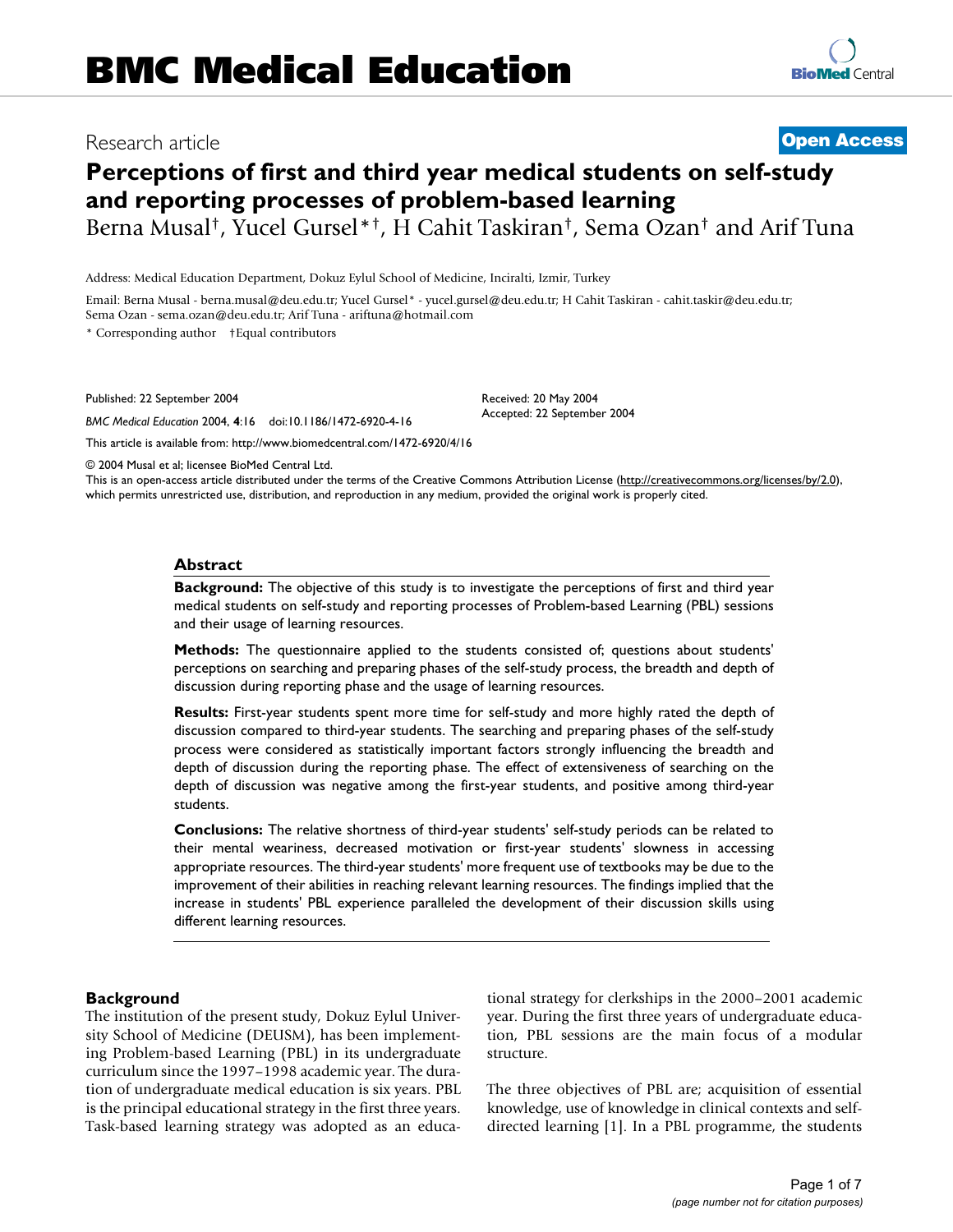use a seven-step procedure to structure their activities. This procedure consists of clarifying vague phrases and concepts in the problem, defining the problem, analysing the problem on the basis of prior knowledge, arranging the proposed explanations, formulating learning objectives, trying to fill in the knowledge gaps by means of self study and reporting the findings in the group [2]. Individual study is an essential step of information processing approach to learning. The group members individually collect information with respect to the objectives [3].

PBL curriculum emphasises the development of self-regulating skills. Rather than being passive recipients of information, students are expected to be actively involved [4]. The diversification of learning resources and their access routes had a considerable impact on professional skills development. Due to the fact that medicine requires lifelong learning, it has become important for students to discover learning resources on their own and to interpret their findings. The use of a variety of resources necessitates the processing of information through critical selfdirected inquiry. Important components of a PBL curriculum are self-directed learning and students' investigation of learning objectives. They support deep approaches to learning. Compared to traditional lecture-based curriculum, students in a PBL curriculum use a greater number and variety of resources [5].

In PBL, students are encouraged to take substantial responsibility for their learning. Small group discussions stimulate independent and active learning. They guide the students during their independent and self-directed learning. During a PBL group session, limited only by the boundaries of their prior knowledge, students try to clarify the issues being discussed. The issues that cannot be explained thoroughly are formulated as student-generated learning objectives which will guide the students during their independent and self-directed learning.

During the searching phase of individual study, students are expected to refer to different learning resources and search for literature relevant to their learning issues. The findings are evaluated and prepared for the group discussion. The extensiveness of different learning resources used is an indicator of students' self-directed learning skill. The consultation of diverse information sources influences the breadth and depth of discussion of the tutorial group during the reporting phase [6].

The iteration of self-directed learning periods leads the students to organise and review the learning resources critically. Through this critical approach, a major educational objective of PBL, the learning resources can be efficiently and effectively accessed and relevant information can be elaborated to form the theoretical basis leading to the solution of the problem [1]. Students learn most effectively when using a variety of information resources. Therefore, the provision of adequate resources meeting the needs of different learning styles is important. Students' accessibility to these learning resources may be limited if they are preserved at different locations under the management of different departments [7]. Since the beginning of the curriculum change process in Dokuz Eylul University School of Medicine (DEUSM), a special emphasis has been given to the diversification and improvement of learning resources, and facilities have been improved to meet the learning needs of PBL students. During the first three academic years of DEUSM, approximately 30–35% of the weekly schedule is allocated to students' self-study periods. Several types of learning resources such as the library, the Learning Resources Centre and a computer laboratory with Internet access are available to students. In addition, the staff teachers provide appointment-based scientific counselling upon request. The library, offering a wide variety of printed material like textbooks and periodicals is open on office days and weekends between 8:30 a.m.–11:00 p.m. The Learning Resources Centre, an interactive learning environment inaugurated in the 2001–2002 academic year, is open on office days between 8:30 a.m.–7:00 p.m. The learning resources of the centre are; CD-ROMs, videotapes, microscopes, histology and pathology slides, models & mannequins, posters and computers with Internet access. The centre's exhibitions of learning material are synchronous with the PBL modules being implemented.

During the first week of their medical education, first-year students attend a PBL orientation course. This course consists of basic principles of PBL, student and tutor roles and presentation of available learning resources in DEUSM. All tutors are initially required to take a PBL course and regularly attend weekly tutor meetings [8]. The tutor profile of the first three years is similar. Faculty members from all existing preclinical and clinical departments fulfil tutor role in PBL groups for determined periods of time during an academic year. Some alterations observed by tutors in preparing and reporting processes between novice and experienced PBL students led us to plan the present study.

The research questions of this study are;

√ What were the differences between first and third-year students' perceptions with respect to self-study and reporting processes of PBL?

√ What were the length of students' self-study times and their usage of learning resources?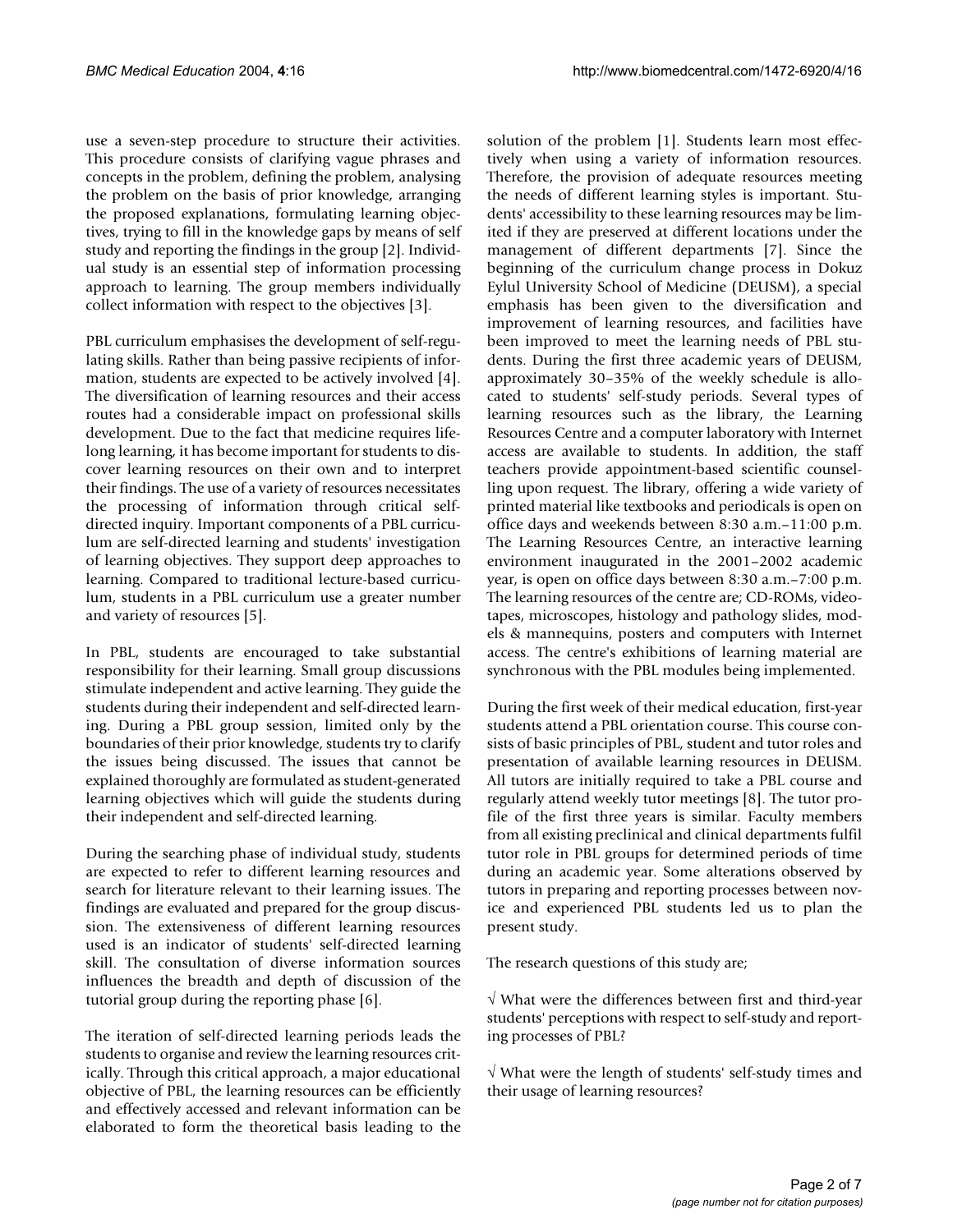√ What was the overall and year-specific impact of selfstudy process on the breadth and depth of discussion during the reporting phase?

The objective of the present study is to investigate and compare the perceptions of first and third-year PBL students on self-study and reporting processes and their usage of learning resources.

### **Methods**

The first-year students of DEUSM who were recently introduced to PBL programme and completed their first semester and the third-year students who had a two and a half year experience in the PBL programme were included in this study.

The questionnaire consisted of questions about students' perceptions on searching and preparing phases of the selfstudy process, the breadth and depth of discussion during reporting phase and the usage of learning resources. The questionnaire implemented and tested for validity and reliability in Maastricht University [6] was translated into Turkish, using expressions appropriate for our study group. Two questions, one on self-study time and the other on the usage of learning resources were added (Appendix 1).

The participants reflected their perceptions of 22 questionnaire items, grouped under the headings of searching and preparing phases of self-study process, breadth and depth of discussion during the reporting phase, on a fivepoint scale ranging from  $1 =$  totally disagree to  $5 =$  totally agree. The points attributed to the items of the scale were evaluated between 1 to 5 points ( $1 = \text{minimum}, 5 = \text{maximum}$ ) maximum).

The pilot study of the questionnaire was applied to 10 medical students and favourable results were obtained. At the beginning of a PBL session in February 2002, the questionnaire was distributed to first and third-year students and collected 15 minutes later. Before the application of the questionnaire, the purpose of the study was briefly explained to the students and their oral consents were obtained.

The response rate was 78.8% (115/146) for first-year students and 85.5% (142/166) for third-year students.

SPSS 10.0 for Windows was used and the reliability coefficient was calculated (Cronbach alpha: 0.81). Chi-Square Test was used to investigate students' frequency of use of learning resources. Independent Samples T Test was used to compare the scores of self-study and reporting processes of both classes. The effects of independent variables on the breadth and depth of discussion were analysed with Multiple Regression Analysis Test.

# **Results**

The weekly self-study times of the first and third-year students during a two-week module were  $15.00 \pm 8.83$  and  $11.57 \pm 7.04$  hours respectively (p = 0.001).

The first and third-year students' percentages of learning resources usage and statistical difference between them were respectively as follows; textbooks 24.3% and 44.4%  $(χ² = 11.1, p = 0.01)$ , educational CDs 14.8% and 6.3%  $(\chi^2 = 4.983, p = 0.026)$ , lecture handouts 95.7% and 95.8% ( $\chi^2$  = 0.002, p = 0.962) and medical journals 8.7% and 9.9% ( $\chi^2$  = 0.102, p = 0.750). Lecture handouts were used very frequently. It was found that third-year students referred more frequently to textbooks than first-year students.

The scores reflecting students' perceptions of statements regarding learning issue driven searching and extensiveness of searching ranged between 3.4–3.7 out of five (Table [1\)](#page-2-0). Third-year students' scores for the same statements were higher than those of first-year students' ( $p =$ 0.034,  $p = 0.009$ ). First-year students' average scores on explanation-oriented preparing of learning issues were higher than those of third-year students' ( $p = 0.015$ ).

<span id="page-2-0"></span>

| <b>Titles</b>                   | First-year students average<br>score $*$ $\pm$ SD | Third-year students average<br>score* ± SD | <b>Statistical analysis**</b> |
|---------------------------------|---------------------------------------------------|--------------------------------------------|-------------------------------|
| Learning issue driven preparing | $3.5 \pm 0.8$                                     | $3.7 \pm 0.8$                              | $P = 0.034$                   |
| Extensiveness of searching      | $3.4 \pm 0.9$                                     | $3.7 \pm 0.9$                              | $P = 0.009$                   |
| Explanation-oriented preparing  | $3.5 \pm 0.6$                                     | $3.3 \pm 0.7$                              | $P = 0.015$                   |

 $*(1 = \text{minimum}, 5 = \text{maximum})$ 

\*\* Independent samples T test.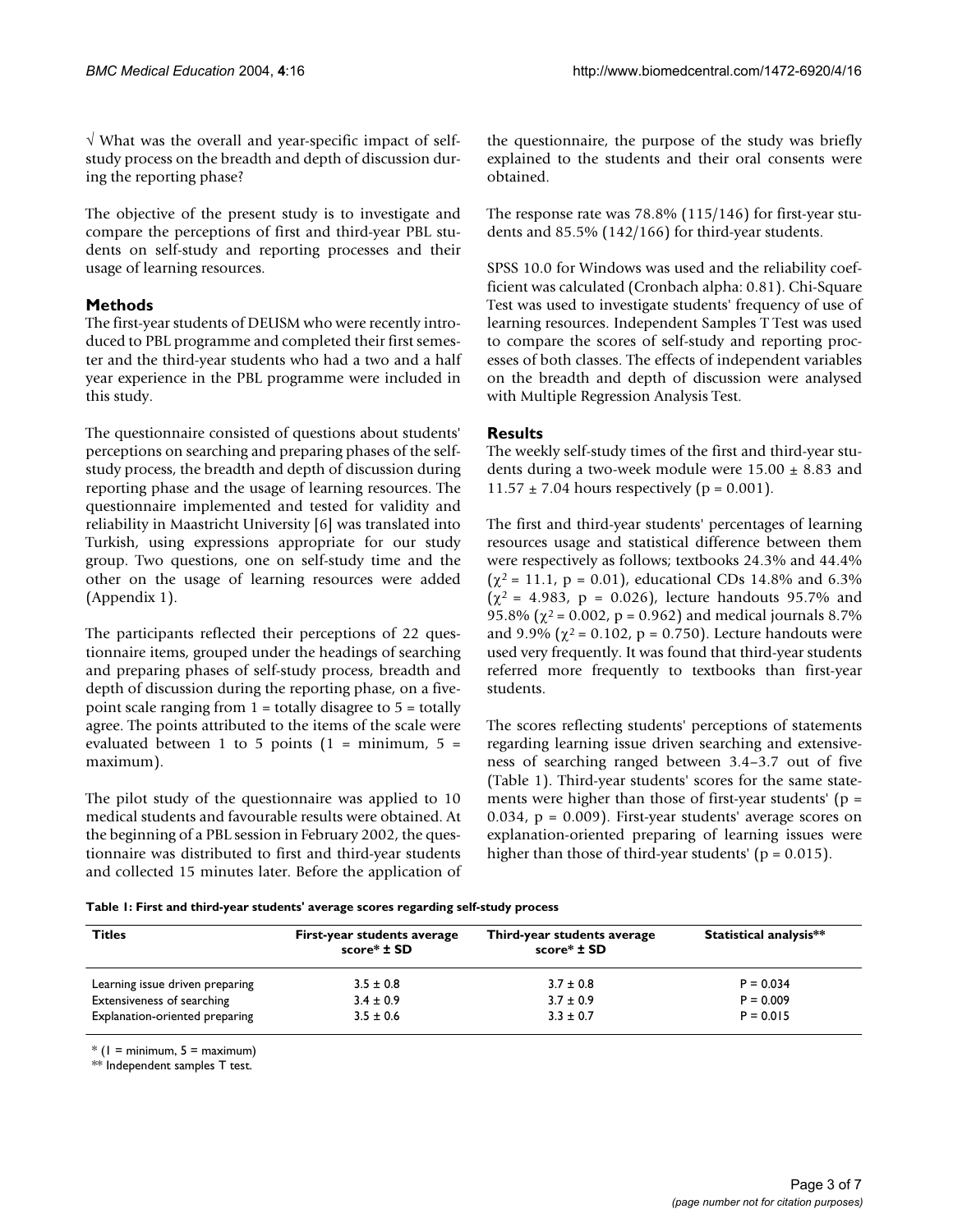| <b>Titles</b>         | First-year students' average<br>score* ± SD | Third-year students' average<br>score* ± SD | <b>Statistical analysis**</b> |
|-----------------------|---------------------------------------------|---------------------------------------------|-------------------------------|
| Breadth of discussion | $3.3 \pm 0.8$                               | $3.2 \pm 0.9$                               | $P = 0.345$                   |
| Depth of discussion   | $3.7 \pm 0.7$                               | $3.4 \pm 0.8$                               | $P = 0.000$                   |

#### <span id="page-3-0"></span>**Table 2: First and third-year students' average scores on discussion during reporting phase**

 $*$  (1 = minimum, 5 = maximum)

 $**$  Independent samples T test.

<span id="page-3-1"></span>**Table 3: The effects of the independent variables on the breadth and depth of discussion (Multiple Regression Analysis)**

|                                           | R <sup>2</sup> | β       | t       | F         |
|-------------------------------------------|----------------|---------|---------|-----------|
| Dependent variable: Breadth of discussion |                |         |         |           |
| <b>Searching process</b>                  |                |         |         |           |
| Learning issue driven searching           |                | 0.21    | $2.97*$ |           |
| Extensiveness of searching                |                | 0.07    | 0.96    |           |
| <b>Preparing process</b>                  | 0.09           |         |         | $6.976*$  |
| Explanation-oriented preparing            |                | 0.14    | $1.89*$ |           |
| Dependent variable: Depth of discussion   |                |         |         |           |
| <b>Searching process</b>                  |                |         |         |           |
| Learning issue driven searching           |                | 0.26    | $3.87*$ |           |
| Extensiveness of searching                |                | $-0.07$ | $-1.08$ |           |
| <b>Preparing process</b>                  | 0.15           |         |         | $12.377*$ |
| Explanation-oriented preparing            |                | 0.26    | $3.87*$ |           |

 $*_{p}$  < 0.05

The scores reflecting students' perceptions on statements regarding the discussion of learning objectives during the reporting phase of a PBL session, ranged between 3.2–3.7 out of five. First-year students' average scores on the depth of discussion were higher than those of third-year students' (p = 0. 000) (Table [2\)](#page-3-0).

The effects of learning issue driven searching, extensiveness of searching and explanation oriented preparing on the breadth and depth of discussion were analysed with regression analysis (Table [3](#page-3-1)).

The 9% change in the breadth of discussion was explained with searching and preparing phases. Learning issue driven searching with the highest β value was the most important and statistically significant factor influencing the breadth of discussion. The impact of explanation oriented preparing on the breadth of discussion was also statistically significant (Table [3\)](#page-3-1).

The 15% change in the depth of discussion was explained with searching and preparing phases. It was found that learning issue driven searching and explanation oriented preparing were the most important and statistically significant factors influencing the depth of discussion. The extensiveness of searching had a statistically insignificant negative effect on the depth of discussion (Table [3](#page-3-1)).

Regression analysis was separately carried out for both classes. Excluding the extensiveness of searching, other findings were similar. Extensiveness of searching had a statistically negative effect on the depth of discussion among first-year students (β = -0.28, t = -2.680, p = 0.009), but a positive effect among third-year students (β = 136, t  $= 2.198$ ,  $p = 0.030$ ).

#### **Discussion**

A probable explanation for the relative shortness of thirdyear students' self-study times compared with those of first-year students' was third-year students' mental weariness due to continuous and intensive effort in reaching learning objectives. Another probable explanation was first-year students' slowness in accessing appropriate resources due to their lack of familiarity with self-directed learning.

It was found that first and third-year students frequently used lecture handouts. The reasons for the high frequency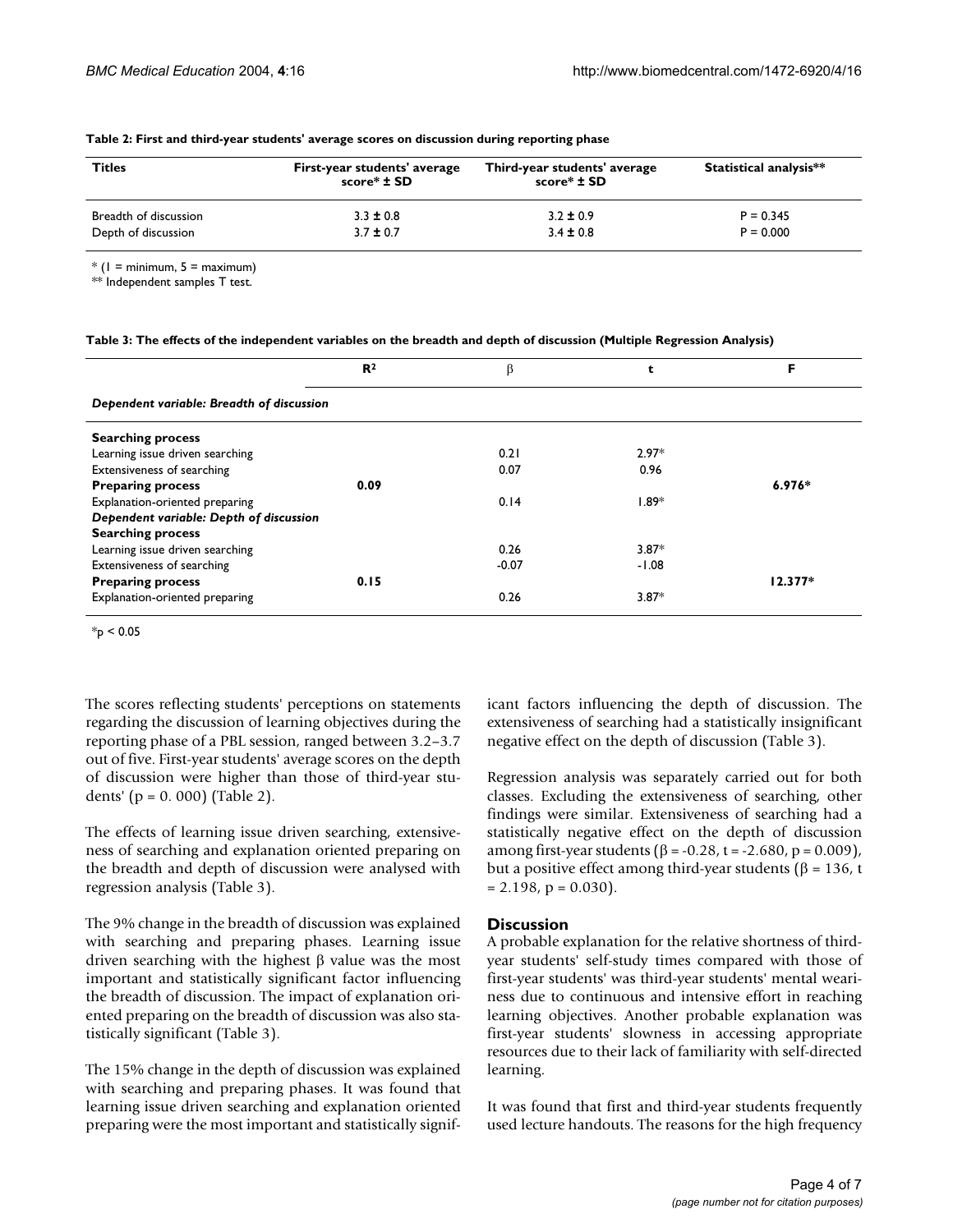of use of handouts were considered as their wide availability due to their provision at the end of lectures that are limited to one hour a day. In order not to hinder the curiosity of students and their motivation for self-directed learning, handouts are designed as brief outlines prepared by lecturers and include topic titles, schemata, algorithms and tables.

Since the Learning Resources Centre was inaugurated in 2001, third year students could only use it during their second and third years, whereas first-year students started using it since the beginning of their medical education. More frequent use of Learning Resources Centre CDs by first-year students may be related to their early encounter with these learning facilities.

Third-year students' more frequent use of textbooks may reflect the development of their ability in reaching essential resources.

Third-year students' higher ratings for learning issue driven searching and extensiveness of searching are consistent with the general expectation stating that experienced students can search more learning resources [4]

The first-year students attributed higher scores to statements regarding explanation oriented preparing (Table [1\)](#page-2-0). This finding may be explained with third-year students' mental weariness due to continuous and intensive efforts since the beginning of their medical education or first-year students' eagerness to adapt to a new educational system.

In the Maastricht study, first-year students' average scores for learning issue driven searching, extensiveness of searching and explanation oriented searching were  $3.1 \pm$ 0.3,  $2.8 \pm 0.4$  and  $3.2 \pm 0.3$  respectively [6].

The scores of the entire study group attributed to breadth and depth of discussion during the reporting phase varied between  $3.2 \pm 0.9$  and  $3.7 \pm 0.7$ . Although third-year students were expected to become more competent in PBL discussions, third-year students' scores, especially the ones attributed to the depth of discussion, were lower than those of first-year students' (Table [2](#page-3-0)). This finding is consistent with Cohen's view that the students who gain experience in cooperative study are inclined to limit their efforts to share and explain the information they gather [9]. Higher scores of first-year students on the depth of discussion may also be interpreted as a reflection of their adaptation to the PBL system. In the Maastricht study, average scores attributed by first-year students to the breadth and depth of discussion were  $3.0 \pm 0.4$  and  $3.4 \pm$ 0.5 respectively [6]

The results of this study showed that the breadth of discussion during reporting phase was affected by the searching and preparing phases of the self-study process. Similarly, it was understood that the depth of discussion during the reporting phase was affected by the searching and preparing phases of self-study process. Learning issue driven searching "*using learning objectives as study references*" and explanation oriented preparing "*studying and summarising learning resources at an appropriate level to be shared with other students during PBL session*", directly influenced the breadth and depth of discussion.

It was observed that students' searching of different resources (extensiveness of searching), though not statistically significant, negatively affected the depth of discussion. During a PBL session, in the presence of different resources, in-depth understanding of newly acquired information requires a well-structured discussion. This may be difficult for first-year students due to their lack of familiarity with PBL and self-directed learning. In the group session, first-year students may encounter difficulties while tutoring a discussion based on several resources [6]. When regression analysis was separately carried out for both classes, it was observed that extensiveness of searching had a statistically negative effect on the depth of discussion among first-year students, but a positive effect among third-year students. These findings imply that the increase in students' PBL experience paralleled the development of their discussion skills using different learning resources.

The design of the present study based on students' perceptions was its main limitation. The assumptions regarding the causes of differences between first and third-year students' perceptions were based on the PBL experience of authors.

# **Conclusions**

First-year students' longer self-study times, higher explanation oriented preparing scores, and higher depth of discussion scores compared with the scores of third-year students were considered as research questions which need to be investigated in future studies.

# **Competing interests**

None declared.

# **Authors' contributions**

**BM** carried out research design, statistical data analysis, data evaluation, research report, **YG** carried out research design, data evaluation, research report, **HCT** carried out data evaluation and research report, **SO** carried out data evaluation and contributed to the research report, **AT** contributed to research design, data collection and data eval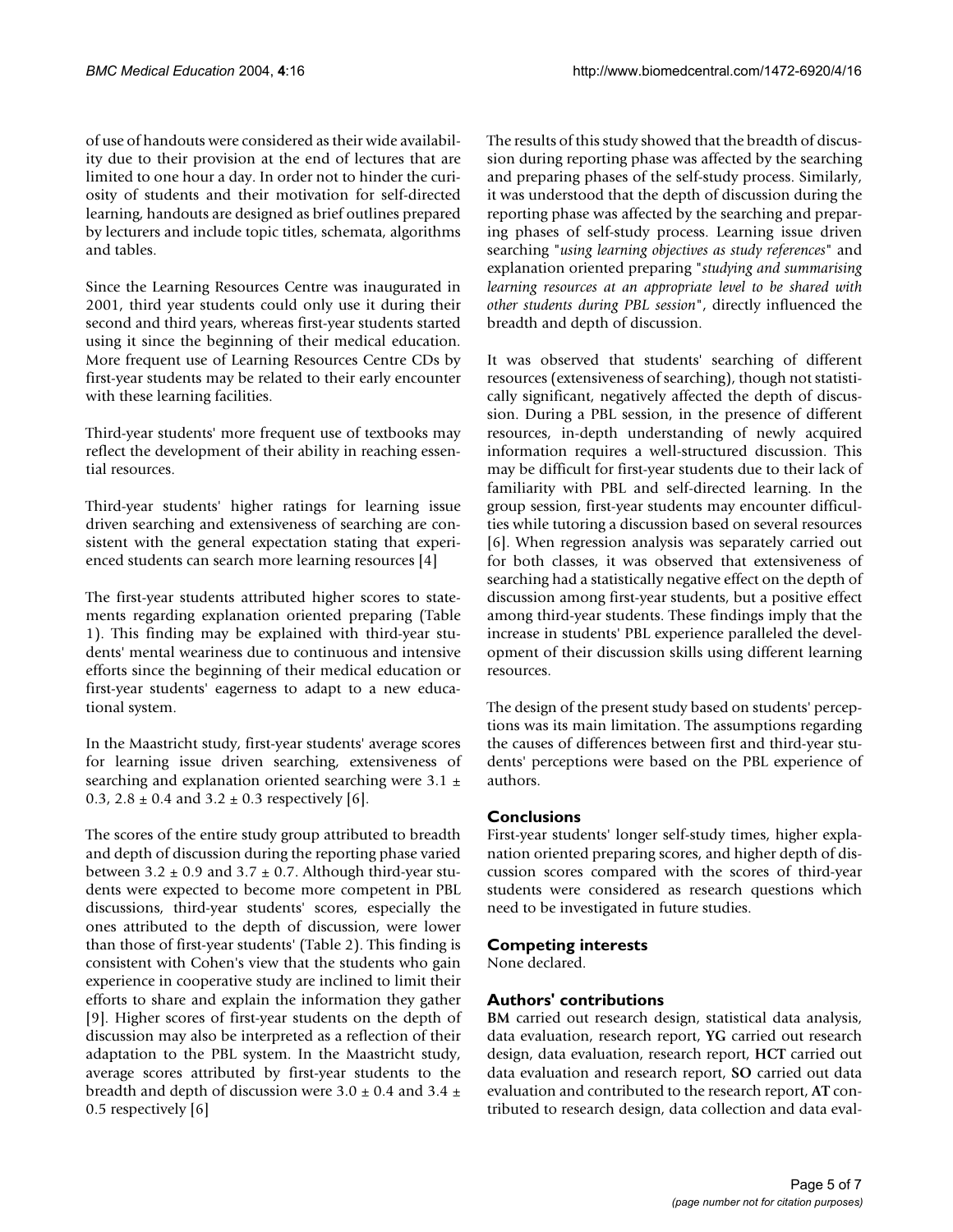uation. All authors read and approved the final manuscript.

**List of abbreviations** DEUSM: Dokuz Eylul School of Medicine

PBL: Problem-based Learning

**Appendix** Self-study and Reporting Processes Questionnaire

**Year:**  $1 \square 3 \square$ 

• **What is your weekly average study time in a two-week module?**

(..............) hours.

• **What kind of resources do you use during your selfstudy process?**

() Textbook () Lecture handouts () Others .....................

() Educational CDs () Medical journals

• **Please indicate your level of agreement with the following statements about self-study process, by rating them between 1-to-5.**

 $(1 =$  totally disagree,  $2 =$  disagree,  $3 =$  neutral,  $4 =$  agree,  $5 =$ = totally agree)

**1 2 3 4 5**

# *Search Phase*

#### **Learning Issue Driven Searching**

1. I use the learning issues as a starting point for my search and search the resources accordingly.

#### **During studying**

2. I always check the learning issues to decide whether I study deep enough.

3. I remain attached to the learning issues.

4. I check the learning issues to decide whether the resources I study fully cover the learning issues.

5. I use the learning issues as a guide while studying the resources step by step.

#### **Extensiveness of searching**

6. When searching the resources, I try to evaluate the relevancy of different books with the subject to be studied.

7. When searching the resources, I try to compare different resources about the same subject.

8. I spent a lot of time and effort on searching the resources before I start studying

*Preparing phase* 

#### **Explanation Oriented**

9. I study the subjects such that I can explain them without looking at the resources.

10. I study the subjects such that I can comment about the theories being discussed

11. I study such that I can explain the content of the resource in my own words.

12. I study such that I know what needs to be discussed in each learning issue.

13. I study by making summaries of the selected resources.

14. I study by making notes and algorithms.

#### *Reporting Phase*

#### **Breadth of Discussion**

15. Many different issues/findings are discussed.

16. When a student from the group reaches an information not included in the learning issues explains it to others.

17. The members of the group question different aspects of the resources.

18. Different/contradicting resources are compared.

#### **Depth of Discussion**

19. During discussions new concepts are discussed and explained in detail.

20. The issues are discussed in depth.

21. The problems of the scenario are questioned and clarified using the newly learned knowledge.